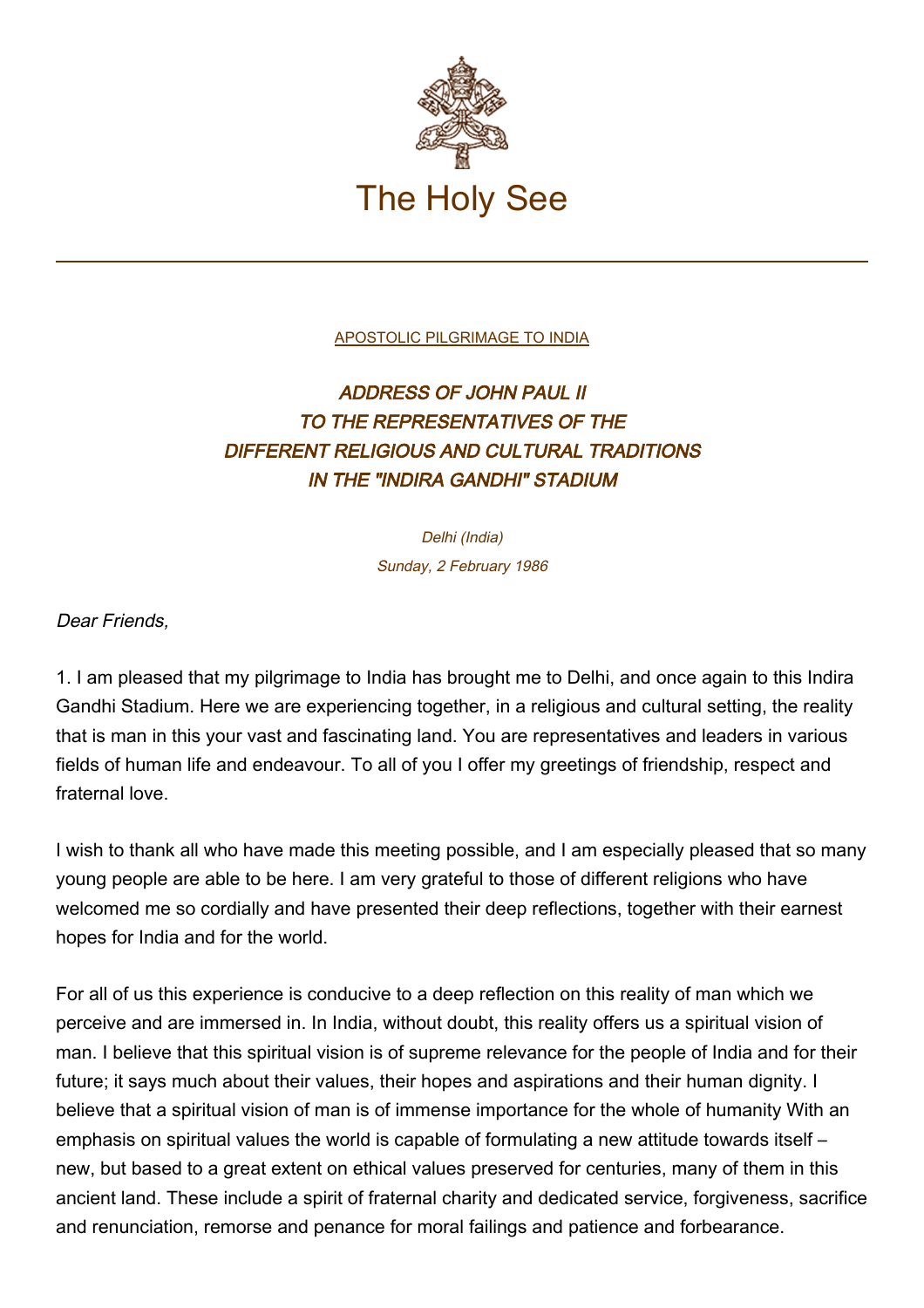2. With the passing of time, it becomes evident that it is necessary to return over and again to the central issue of the world, which is man: man as a creature and child of God; man bearing within his heart and soul the image to fulfil his calling to live for ever.

The one who speaks to you today is convinced that man is the way that the Catholic Church must take in order to be faithful to herself In my first Encyclical I stated: " Man is the full truth of his existence, of his personal being and also of his community and social being – in the sphere of his own family, in the sphere of society and very diverse contexts, in the sphere of his own nation or people... and in the sphere of the whole of mankind – this man is the primary route that the Church must travel in fulfilling her mission" . And with equal conviction I would state that man is the primary route that all humanity must follow – but always man in the "full truth of his existence".

3. India has so much to offer to the world in the task of understanding man and the truth of his existence. And what she offers specifically is a noble spiritual vision of man – man, a pilgrim of the Absolute, travelling towards a goal, seeking the face of God. Did not Mahatma Gandhi put it this way: "What I want to achieve – what I have been striving and pining to achieve... is self-realization – to see God face to face. I live and move and have my being in pursuit of this goal" .

On the rectitude of this spiritual vision is built the defence of man in his daily life. With this spiritual vision of man we are e quipped to face the concrete problems that affect man, torment his soul and afflict his body.

From this vision comes the incentive to undertake the struggle to remedy and improve man's condition, and to pursue relentlessly his integral human development. From it comes the strength to persevere in the cause, as well as the clarity of thought needed to find concrete solutions to man's problems. From a spiritual vision of man is derived the inspiration to seek help and to offer collaboration in promoting the true good of humanity at every level. Yes, from this spiritual vision comes an indomitable spirit to win for man – for each man – his rightful place in this world.

Despite all the powerful forces of poverty and oppression, of evil and sin in all their forms, the power of truth, will prevail – the truth about God, the truth about man. It will prevail because it is invincible. The power of truth is invincible! "Satyam èva jayatè – Truth alone triumphs", as the motto of India proclaims.

4. The full truth about man constitutes a whole programme for world-wide commitment and collaboration. My predecessor Paul VI returned over and over again to the concept of integral human development, because it is based on the truth about man. He proposed it as the only way to bring about man's true progress at any time, but especially at this juncture of history.

In particular Paul VI looked upon integral human development as a condition for arriving at that great and all pervasive good which is peace. Indeed, he stated that this development is " the new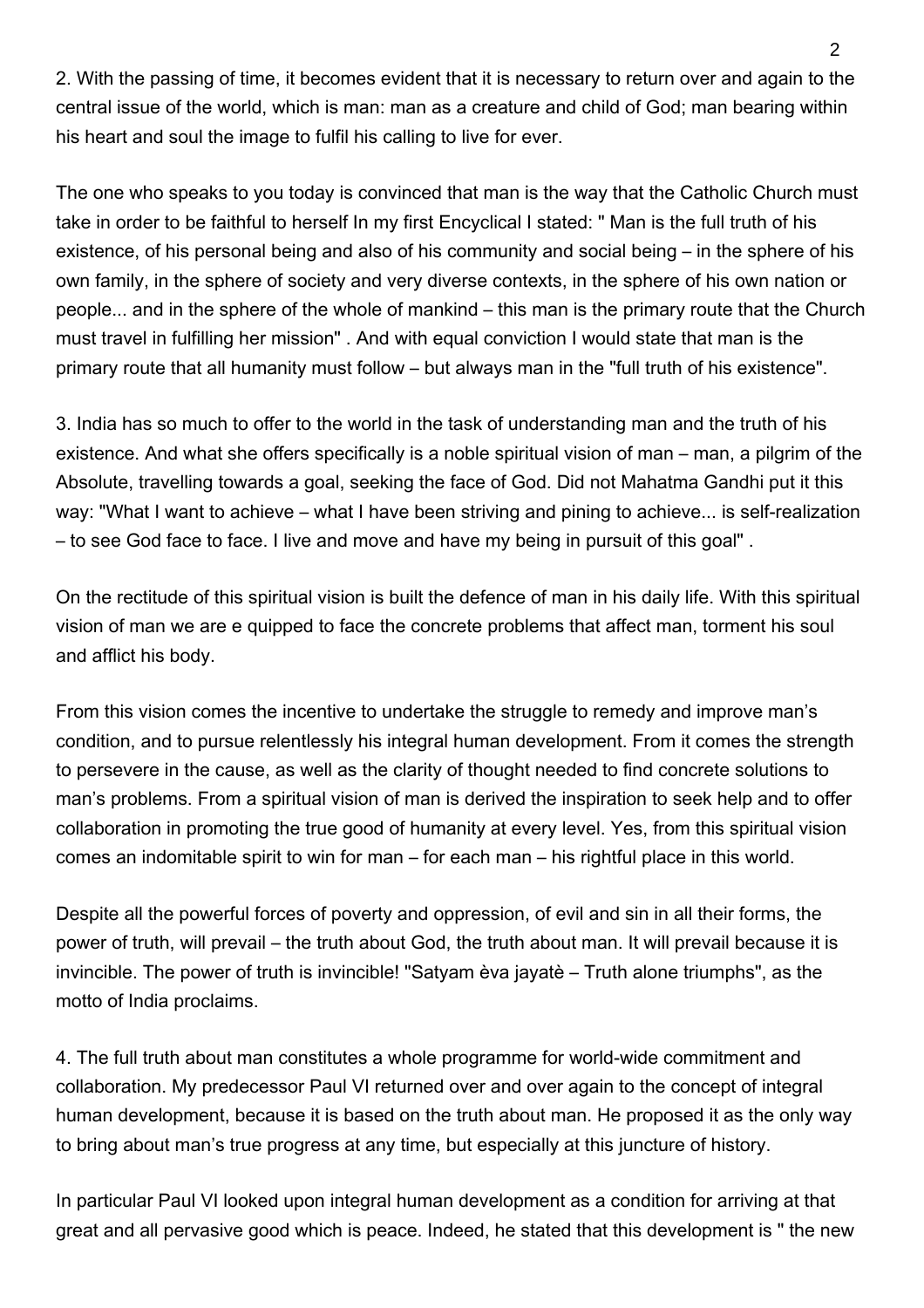name for peace" .

To pursue integral human development it is necessary to take a stand on what is greatest and most noble in man: to reflect on his nature, his life and his destiny. In a word, integral human development requires a spiritual vision of man.

If we are to further the advancement of man we must identify whatever obstructs and contradicts his total well-being and affects his life; we must identify whatever wounds, weakens or destroys life, whatever attacks human dignity and hinders man from attaining the truth or from living according to the truth.

The pursuit of integral human development invites the world to reflect on culture and to view it in its relationship to the final end of man. Culture is not only an expression of man's temporal life but an aid in reaching his eternal life.

India's mission in all of this is crucial, because of her intuition of the spiritual nature of man. Indeed India's greatest contribution to the world can be to offer it a spiritual vision of man. And the world does well to attend willingly to this ancient wisdom and in it to find enrichment for human laving.

5. The attainment of integral human development for mankind makes demands on each individual. It requires a radical openness to others, and people are more readily open to each other when they understand their own spiritual nature and that of their neighbour.

The Second Vatican Council perceived in our world "the birth of a new humanism in which man is defined above all by his responsibility towards his brothers and sisters and towards history" . It is indeed evident that there is no place in this world for "man's inhumanity to man". Selfishness is a contradiction. By his nature man is called to open his heart, in love, to his neighbours, because he has been loved by God. In Christian tradition as expressed by Saint John's Letter we read: " Beloved, if God so loved us, we also ought to love one another... If we love one another, God abides in us and his love is perfected in us" .

The building of a new world requires something deeply personal from each human being. The renewal of the world in all its social relations begins in the heart of every individual. It calls for a change of heart and for repentance. It calls for a purification of heart and a real turning to God. And what is deeply personal is supremely social, because "man is defined above all in his responsibilities to his brothers and sisters...". Christians cherish the fact that, in teaching his followers how to pray, Jesus told them to approach God by calling him "Our Father ".

While speaking of my own convictions, I know that many of them are in accord with what is expressed in the ancient wisdom of this land. And in this wisdom we find today an ever old and ever new basis for fraternal solidarity in the cause of man and therefore ultimately in the service of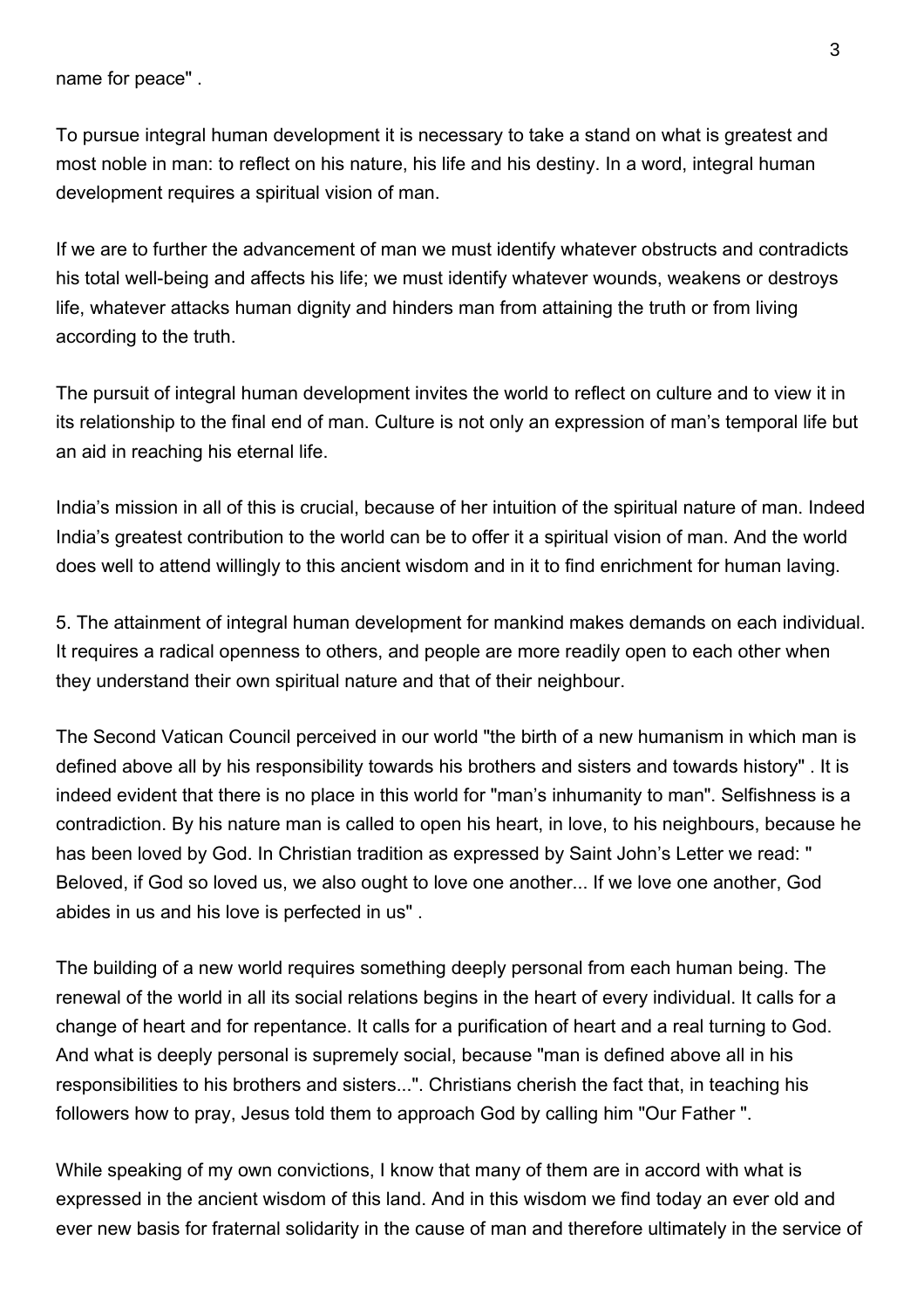God.

The spiritual vision of man that India shares with the world is the vision of man seeking the face of God. The very words used by Mahatma Gandhi about his own spiritual quest echo the words quoted by Saint Paul when he explained that God is not far from each of us: " In him we live and move and have our being " .

6. Religion directs our lives totally to God, and at the same time our lives must be totally permeated by our relationship to God – to the point that our religion becomes our life. Religion is concerned with humanity and everything that belongs to humanity, and at the same time it directs to God all that is human within us. I would repeat what I wrote at the beginning of my Pontificate: "Inspired by eschatological faith, the Church considers an essential, unbreakably united element of her mission this solicitude for man, for his humanity, for the future of men on earth and therefore also for the course set for the whole of development and progress" . As religion works to promote the reign of God in this world, it tries to help the whole of society to promote man's transcendent destiny. At the same time it teaches its members a deep personal concern for neighbour and civic responsibility for the community. The Apostle John issued a challenge to the early Christian community which remains valid for all religious people everywhere: " I ask you, how can God's love survive in a man who has enough of this world's goods yet closes his heart to his brother when he sees him in need?" .

7. In the world today, there is a need for all religions to collaborate in the cause of humanity, and to do this from the viewpoint of the spiritual nature of man. Today, as Hindus, Muslims, Sikhs, Buddhists, Jains, Parsees and Christians, we gather in fraternal love to assert this by our very presence. As we proclaim the truth about man, we insist that man's search for temporal and social well-being and full human dignity corresponds to the deep longings of his spiritual nature. To work for the attainment and preservation of all human rights, including the basic right to worship God according to the dictates of an upright conscience and to profess that faith externally, must become ever more a subject of interreligious collaboration at all levels. This interreligious collaboration must also be concerned with the struggle to eliminate hunger, poverty, ignorance, persecution, discrimination and every form of enslavement of the human spirit. Religion is the mainspring of society's commitment to justice, and interreligious collaboration must reaffirm this in practice.

8. All efforts in the cause of man are linked to a particular vision of man, and all effective and complete efforts require a spiritual vision of man. With Paul VI I repeat the conviction that " there is no true humanism but that which is open to the Absolute and is conscious of a vocation which gives human life its true meaning... Man can only realise himself by reaching beyond himself" .

The late President of India, Dr Radhakrishnan, was right when he said: " Only a moral and spiritual revolution in the name of human dignity can place man above the idols of economic production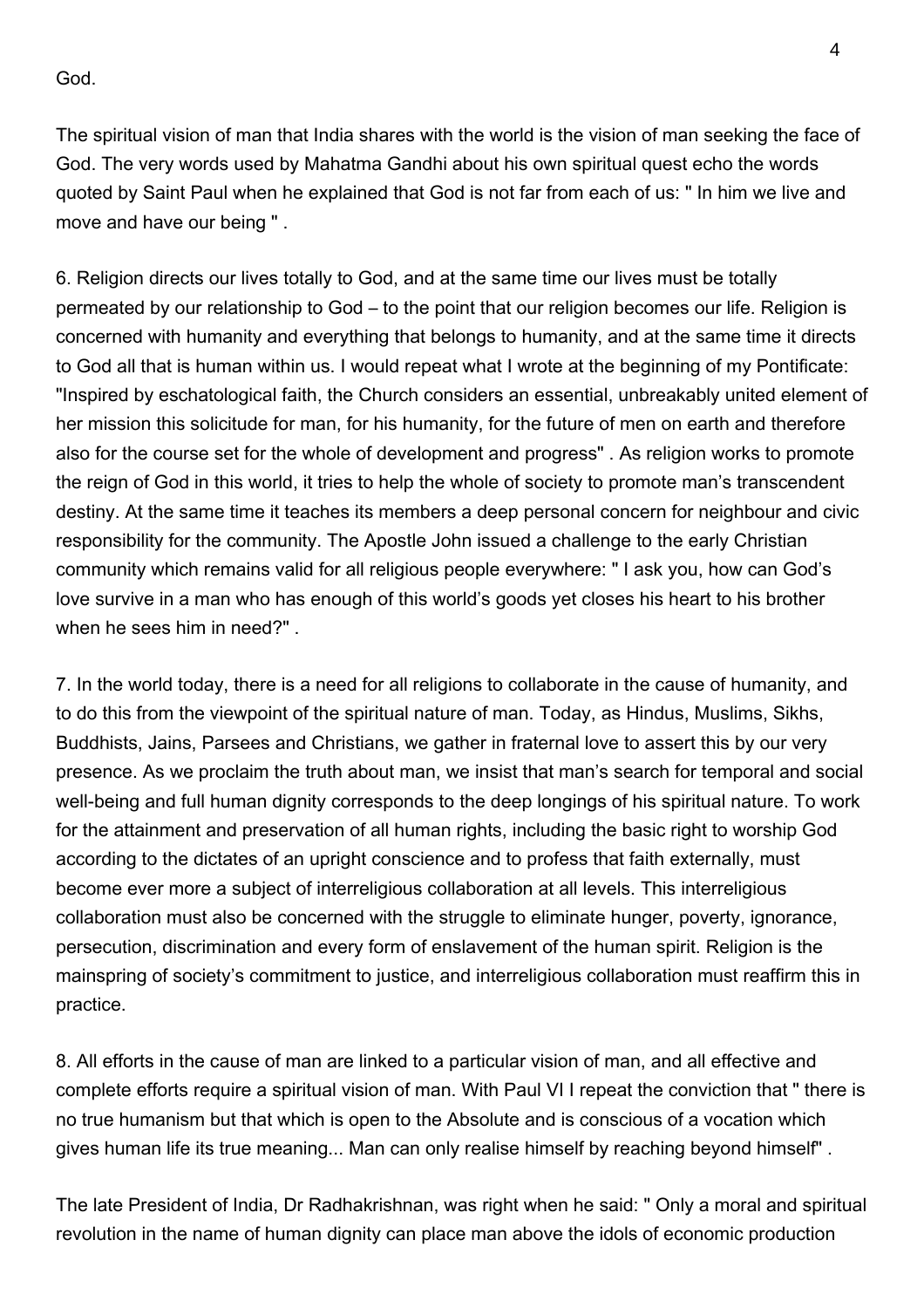technological organisation, racial discrimination and national egotism" . And again "The new world of peace, freedom and safety for all can be achieved only by those who are moved by great spiritual ideals" .

The wisdom of India will contribute incalculably to the world by its witness to the fact that increased possession is not the ultimate goal of life. The true liberation of man will be brought about, as also the elimination of all that militates against human dignity, only when the spiritual vision of man is held in honour and pursued. Only within this framework can the world adequately face the many problems of justice, peace and integral human development that call for urgent solutions. And within this framework of the truth of man, the holiness of God will be made manifest by the rectitude and uprightness of human relations in the social, political, cultural and economic spheres of life.

9. This is the humanism that unites us today and invites us to fraternal collaboration. This is the humanism that we offer to all the young people present here today and to all the young people of the world. This is the humanism to which India can make an imperishable contribution. What is at stake is the well-being of all human society – the building up of an earthly city that will already prefigure the eternal one and contain in initial form the elements that will for ever be part of man's eternal destiny.

The Prophet Isaiah offers us his vision of this reality:

"I will appoint peace your governor, and justice your ruler. No longer shall violence be heard of in your land, or plunder and ruin within your boundaries. You shall call your walls ' Salvation' and your gates 'Praise'. No longer shall the sun be your light by day, Nor the brightness of the moon shine upon you at night; The Lord shall be your light forever, your God shall be your glory" .

However we describe our spiritual vision of man, we know that man is central to God's plan. And it is for man that we are all called to work – to labour and toil for his betterment, for his advancement, for his integral human development. A creature and child of God, man is, today and always, the path of humanity – man in the full truth of his existence!